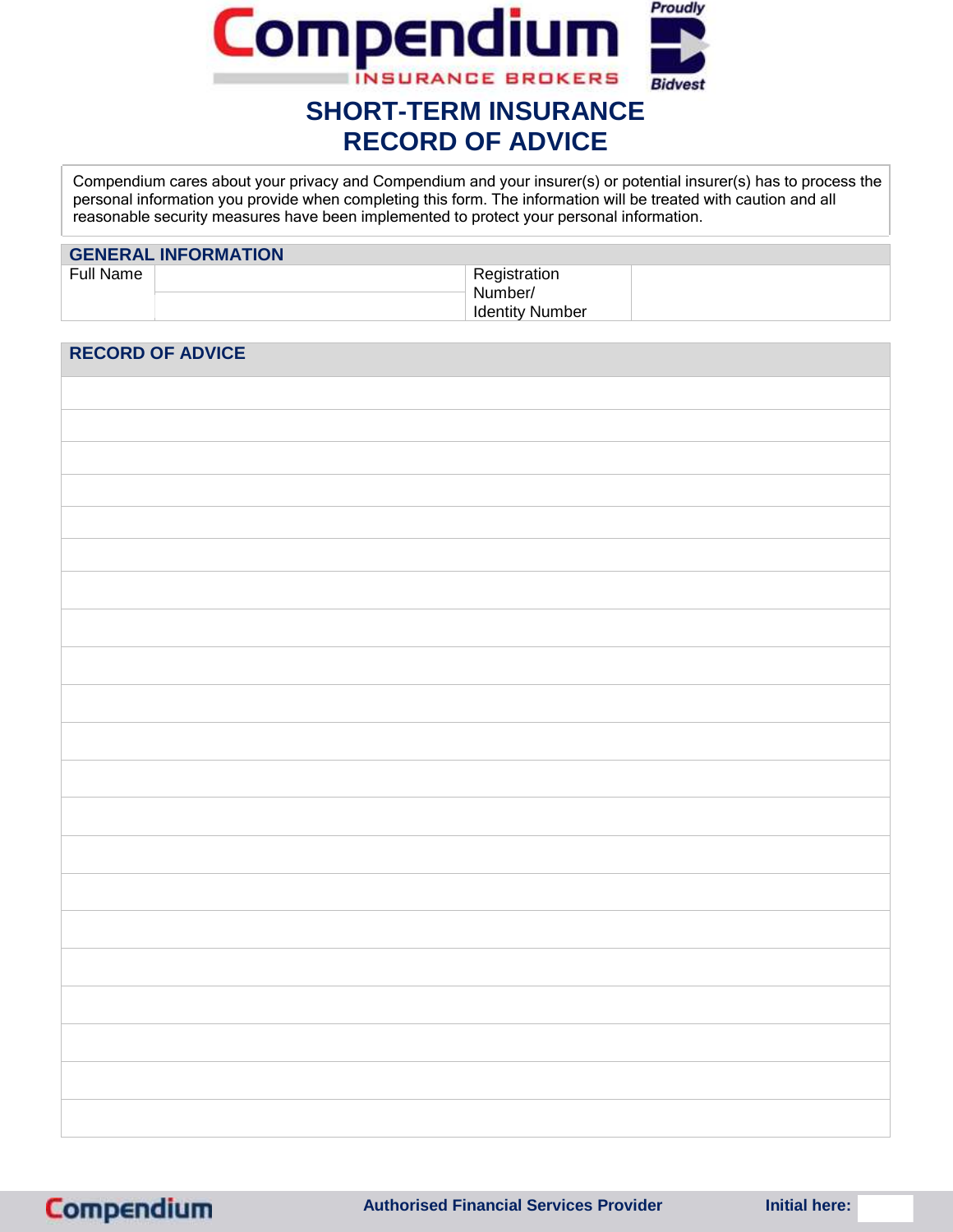| <b>ANALYSIS</b>                                                                             |  |
|---------------------------------------------------------------------------------------------|--|
|                                                                                             |  |
| Is there any additional information that you<br>wish to disclose that would further explain |  |
| your insurance needs?                                                                       |  |
|                                                                                             |  |
|                                                                                             |  |
|                                                                                             |  |
|                                                                                             |  |

### **NEEDS IDENTIFIED**

The Clients short-term insurance needs have been identified and the insurance required by the client is noted on the client's uninsured risks.

## **REPLACEMENT PRODUCT DISCLOSURE**

| The following information, if any, needs to be provided to the client in the event that a recommended product replaces an existing product: |                             |                                 |  |
|---------------------------------------------------------------------------------------------------------------------------------------------|-----------------------------|---------------------------------|--|
| Description                                                                                                                                 | <b>Product to terminate</b> | Recommended replacement product |  |
| Insurer                                                                                                                                     |                             |                                 |  |
| Premium                                                                                                                                     |                             |                                 |  |
| Excesses                                                                                                                                    |                             |                                 |  |
|                                                                                                                                             |                             |                                 |  |
|                                                                                                                                             |                             |                                 |  |
|                                                                                                                                             |                             |                                 |  |
|                                                                                                                                             |                             |                                 |  |
|                                                                                                                                             |                             |                                 |  |
|                                                                                                                                             |                             |                                 |  |
| Exclusions                                                                                                                                  |                             |                                 |  |
|                                                                                                                                             |                             |                                 |  |
| Other                                                                                                                                       |                             |                                 |  |
| Reason for recommending replacement                                                                                                         |                             |                                 |  |
|                                                                                                                                             |                             |                                 |  |
|                                                                                                                                             |                             |                                 |  |
|                                                                                                                                             |                             |                                 |  |
|                                                                                                                                             |                             |                                 |  |
|                                                                                                                                             |                             |                                 |  |
|                                                                                                                                             |                             |                                 |  |